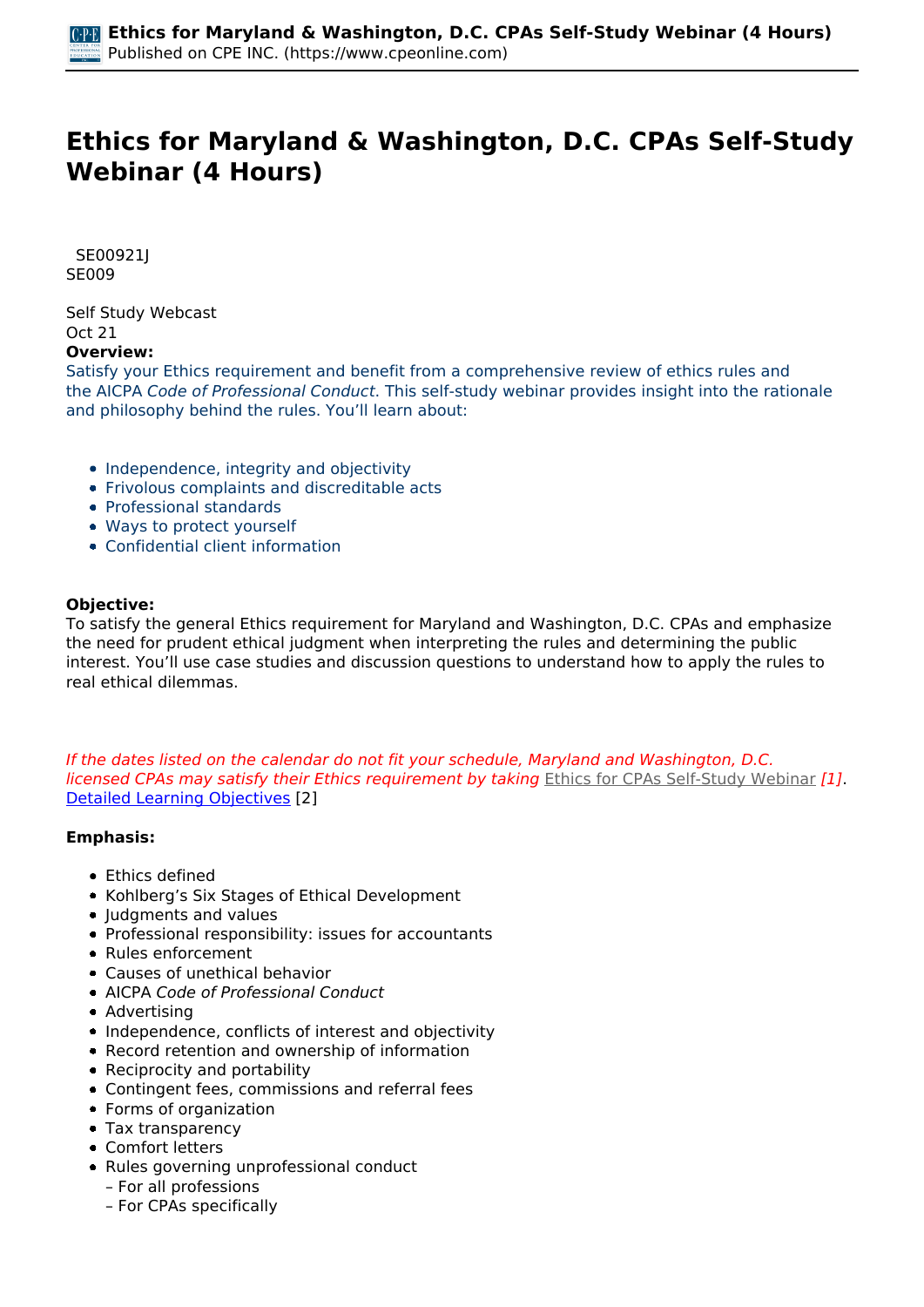

*• Identify the different ways to define ethics • Recognize the relative pressure put upon the CPA preparer during the current COVID-19 pandemic • Identify the professional mandates that prevent CPAs from claiming ignorance of the rules and standards applicable to their ethical behavior • Recognize engagements in which a CPA is working in a fiduciary capacity • Recognize the practitioner's responsibilities to the IRS in regards to client information requests • Determine the perspective from which accountancy boards view the AICPA Code of Conduct • Recognize the primary concern with the performance of attest services for non-attest clients • Identify the entity responsible for the promulgation of US GAAP • Recognize the primary concerns with contingent fees within the profession • Recognize confidentiality restrictions in the accounting profession • Determine those records that must be provided to a client, upon request, even where fees are outstanding • Identify permissible and non- permissible CPA firm names* 

*Bottom***Prerequisite:**  *None.*

**Preparation:**  *No advance preparation required.*

**Level of Knowledge:**  *Basic.*



 *[NASBA & State Sponsor Information](https://www.cpeonline.com/sponsor-information)  |  [Policies](https://www.cpeonline.com/policies)*